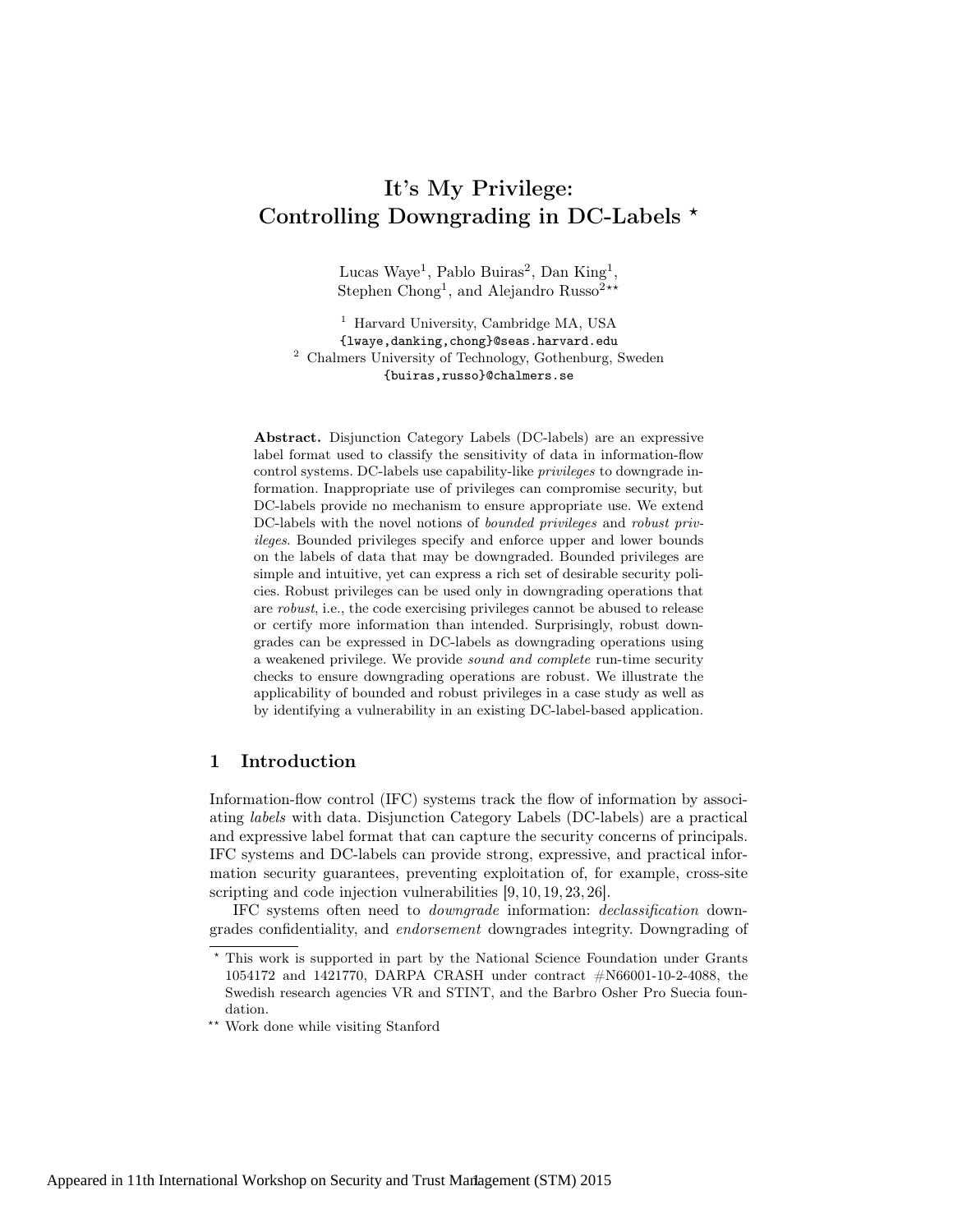DC-labels occurs via operations that require unforgeable capability-like tokens known as *privileges*. Unfortunately, DC-labels offer no methodology to protect developers from the *discretionary* (i.e., unrestricted) exercise of privileges—even a minor mistake in handling privileges can compromise the whole system's security. For example, we found a one-line vulnerability in an existing DC-label application written by experts that enabled confidential information to be inappropriately released, thus violating the application's intended security properties.

To address this, we introduce *restricted privileges*: privileges that are limited in their ability to declassify and endorse information. By declaratively restricting the use of privileges, developers can reason about the security properties of the system, regardless of the code that may possess or use the restricted privileges. Thus, the developer's local declaration of restrictions enables the enforcement of global information security guarantees.

We present two kinds of restricted privileges: *bounded privileges* and *robust privileges*. A bounded privilege imposes upper and lower bounds on the DC-labels of data that is declassified or endorsed using that privilege. Robust privileges avoid the accidental or malicious use of privileges to declassify or endorse more information than intended, achieving a property known as *robustness* [\[16,](#page-15-5) [25\]](#page-15-6).

Bounded Privileges. A bounded privilege wraps an unrestricted privilege with two *immutable* labels that indicate upper and lower bounds for downgrading. DC-labels form a lattice structure (described in Section [2\)](#page-2-0), and thus a bounded privilege restricts where in the lattice downgrading may occur. A bounded privilege also has a *mode*, indicating whether the bounded privilege may be used for declassification, endorsement, or both declassification and endorsement.

In terms of confidentiality, the upper bound limits the confidentiality of information that can be declassified using the privilege, and the lower bound limits the confidentiality of the information after declassification. For example, suppose principal fb.com passes a bounded privilege to gogl.com. If the lower bound of the bounded privilege is the label "gogl.com" then the privilege can be used to declassify information only from fb.com to gogl.com. Even if gogl.com passes the bounded privilege to another domain, say evil.com, the bounded privilege cannot be used to declassify information from fb.com to evil.com.

In terms of integrity, the upper bound of a bounded privilege indicates the least trustworthy level of information the privilege can be used to endorse, and the lower bound limits the integrity of the information after endorsement. For example, by setting the upper bound appropriately, fb.com can create a bounded privilege that can be used to endorse data only from gogl.com, and cannot be used to endorse other data, say from evil.com.

Robust Privileges. The security of a system might be at risk if an attacker is able to influence the decision to declassify or endorse information, or can influence what information is declassified. For example, consider a routine that receives a secret pair (username,password) and uses a privilege to declassify the first component of the pair. If an attacker (from another system component) can influence the pair to be (password,username) and trigger the declassification, the password will be leaked.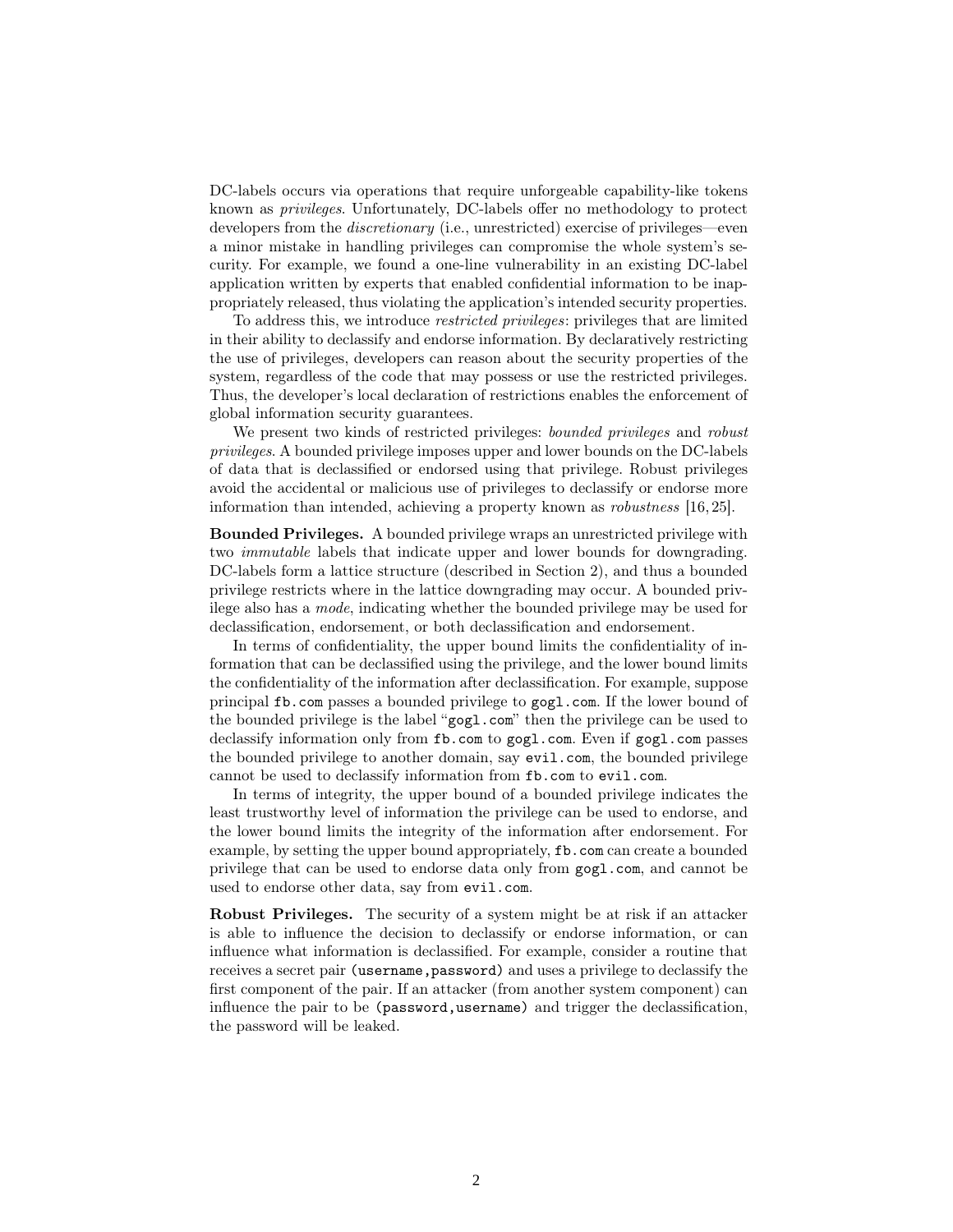*Robust declassification* [\[25\]](#page-15-6) and *qualified robustness* [\[16\]](#page-15-5) are end-to-end semantic security guarantees that ensure that attackers are unable to inappropriately influence what information is revealed to them. These security conditions can be enforced by restricting declassification and endorsement operations. A robust privilege wraps a privilege and ensures that it is used only in declassification and endorsement operations that satisfy appropriate robustness checks.

This paper makes the following contributions: (i) We introduce bounded and robust privileges to limit the exercise of privileges for declassification and endorsement. (ii) We present a semantic characterization of how bounded privileges and robust privileges restrict declassification and endorsement operations. (iii) We define run-time security checks for bounded privileges and robust privileges that soundly and completely enforce the semantic characterization of restricted downgrading operations. The run-time checking for robust downgrading is effectively a weakening of the underlying unrestricted privilege: a surprisingly simple characterization of robustness. (iv) We illustrate the applicability of bounded and robust privileges via a case study. Moreover, use of restricted privileges identified a vulnerability in an existing DC-label-based application.

This paper is organized as follows. Section [2](#page-2-0) introduces the DC-label model. Section [3](#page-4-0) characterizes downgrading operations that use restricted privileges, and Section [4](#page-7-0) provides the corresponding enforcement. Section [5](#page-9-0) describes security properties in the presence of multiple restricted privileges. Case studies are given in Section [6.](#page-11-0) Section [7](#page-13-0) examines related work and Section [8](#page-14-0) concludes.

# <span id="page-2-0"></span>2 Background

We briefly define three concepts fundamental to our presentation: the DC-label model, privileges, and floating label systems.

Label Lattice DC-labels [\[21\]](#page-15-7) are pairs of confidentiality and integrity policies. Confidentiality polices describe who may learn information. Integrity polices describe who takes responsibility or vouches for information. Both confidentiality and integrity policies are positive propositional formulas in conjunctive normal form, where propositional constants represent *principals*. Let CNF denote the set of all positive propositional formulas in conjunctive normal form; we use the term *formula* to range over CNF. We assume that operations on formulas always reduce their results to conjunctive normal form.

Both confidentiality policies and integrity policies form lattices—see Figures [1](#page-2-1) and [2.](#page-2-1)

<span id="page-2-1"></span>

| $C_1 \sqsubseteq^c C_2 \iff C_2 \Rightarrow C_1$ |                          |
|--------------------------------------------------|--------------------------|
| $C_1 \sqcup^{\circ} C_2 \iff C_1 \wedge C_2$     |                          |
| $C_1 \sqcap^c C_2 \iff C_1 \vee C_2$             |                          |
| $\perp^{c} \equiv True$                          | $T^{\rm c} \equiv False$ |
|                                                  |                          |

Fig. 1: Confidentiality Lattice

$$
I_1 \sqsubseteq I_2 \iff I_1 \Rightarrow I_2
$$
  
\n
$$
I_1 \sqcup I_2 \iff I_1 \lor I_2
$$
  
\n
$$
I_1 \sqcap I_2 \iff I_1 \land I_2
$$
  
\n
$$
\perp \equiv False \qquad \qquad \top^1 \equiv True
$$

Fig. 2: Integrity Lattice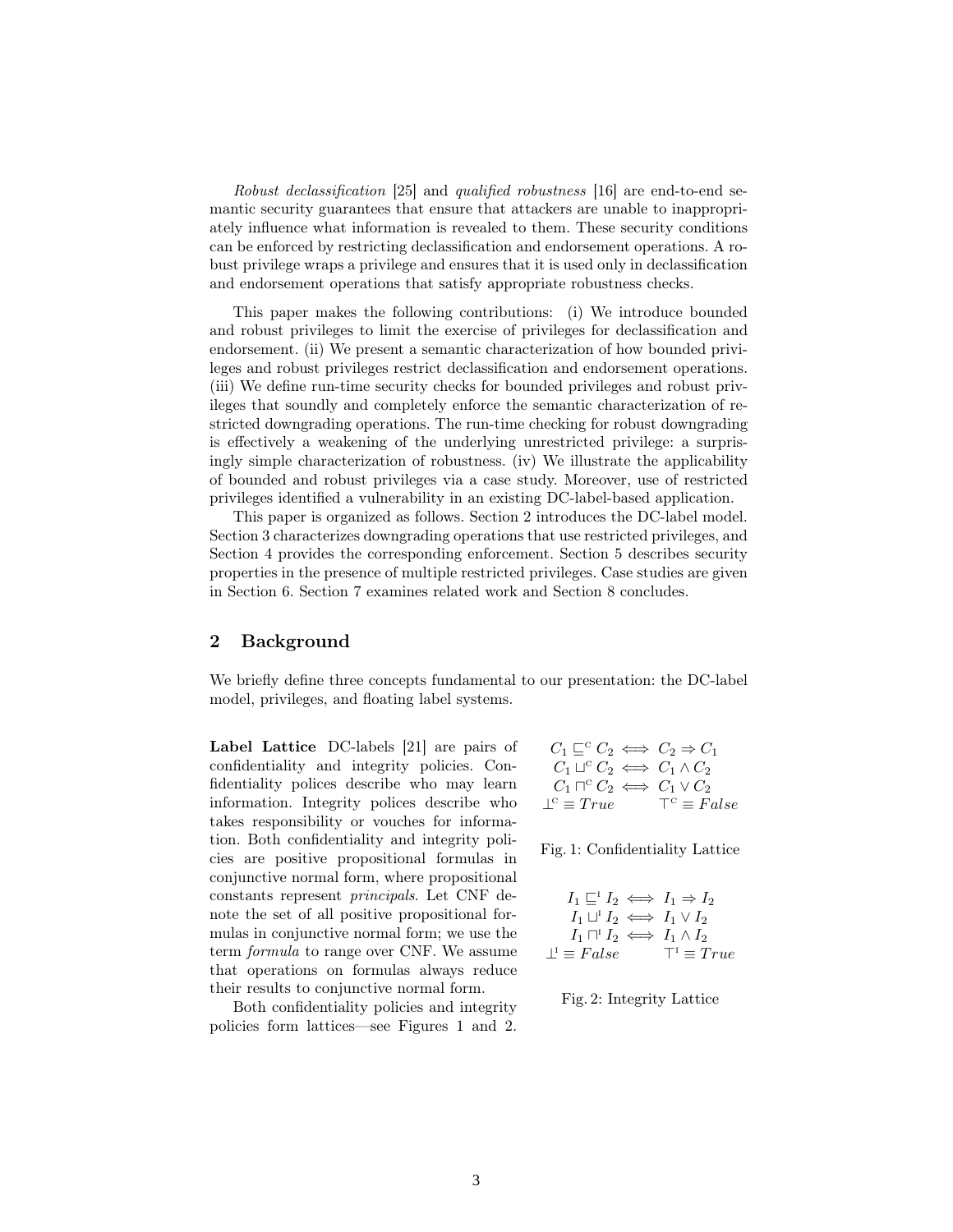We interpret  $C_1 \sqsubseteq^c C_2$  as:  $C_2$  is at least as confidential as  $C_1$ . For instance, Alice  $\vee$  Bob  $\sqsubseteq^c$  Alice, which means that data readable by either Alice or Bob is less confidential than data readable only by Alice. Conjunctions of principals represent the multiple interest of principals to protect the data. Conversely, disjunctions of principals represent groups wherein any member may learn the information. The integrity lattice is dually defined [\[3\]](#page-14-1); we interpret  $I_1 \sqsubseteq I_2$  as:  $I_1$  is at least as trustworthy as  $I_2$ . For example, Alice  $\wedge$  Bob  $\sqsubseteq$ <sup>1</sup> Alice, which indicates that data vouched for by  $\mathsf{Alice} \wedge \mathsf{Bob}$  is more trustworthy than data vouched for only by Alice. In this case, conjunctions of principals represent groups whose members are independently responsible for the information. For example, data with integrity  $\mathsf{Alice} \wedge \mathsf{Bob}$  means that  $\mathsf{Alice}$  is completely responsible for the data, and so is Bob. Conversely, disjunctions of principals represent groups that collectively take responsibility for the information, however, no principal takes sole responsibility. For example, data with integrity  $\mathsf{Alice} \vee \mathsf{Bob}$  means that  $\mathsf{Alice}$  and Bob collectively are responsible for the data, i.e., both may have contributed to, or influenced the computation of the data.

Formally, a DC-label is a pair of a confidentiality policy *C* and an integrity policy *I*, written  $\langle C, I \rangle$ . DC-labels form a product lattice given in Figure [3.](#page-3-0) The  $\sqsubseteq$  relation is called the *can-flow-to* relation because it describes informa-

<span id="page-3-0"></span>
$$
\langle C_1, I_1 \rangle \sqsubseteq \langle C_2, I_2 \rangle \iff C_1 \sqsubseteq^c C_2 \text{ and } I_1 \sqsubseteq^t I_2
$$
  

$$
\langle C_1, I_1 \rangle \sqcup \langle C_2, I_2 \rangle \equiv \langle C_1 \sqcup^c C_2, I_1 \sqcup^t I_2 \rangle
$$
  

$$
\langle C_1, I_1 \rangle \sqcap \langle C_2, I_2 \rangle \equiv \langle C_1 \sqcap^c C_2, I_1 \sqcap^t I_2 \rangle
$$
  

$$
\mathcal{C}(\langle C, I \rangle) \equiv C
$$
  

$$
\mathcal{I}(\langle C, I \rangle) \equiv I
$$

Fig. 3: Security lattice for DC-labels

tion flows that respect confidentiality and integrity policies. We write  $C(\cdot)$  and i(*·*) for the projection of confidentiality and integrity components, respectively.

Downgrading In the DC-label model, one security policy *downgrades* to another security policy if they do not satisfy the can-flow-to relation. Consider the pair of security labels in Figure [4.](#page-3-1) The first security label enforces the policy that data is vouched for by Charlie. The second security la-

<span id="page-3-1"></span> $\langle$  Alice, Charlie $\rangle \nsubseteq \langle$  Alice, Charlie  $\wedge$  Alice $\rangle$ Fig. 4: Downgrading integrity

 $\langle$  Alice  $\land$  Bob, Charlie $\rangle \not\sqsubset \langle$  Bob, Charlie $\rangle$ Fig. 5: Downgrading confidentiality

bel enforces the policy that data is vouched for by Charlie and Alice, therefore a secure system cannot permit data to flow from the sources protected by the first policy to sinks protected by the second policy. This downgrade is an *endorsement*, since it downgrades only integrity, i.e., it makes a value more trustworthy. Dually, a *declassification* downgrades only confidentiality, i.e., it makes a value less confidential. Consider the pair of security labels in Figure [5:](#page-3-1) The first security label enforces the policy that data is confidential to Alice $\wedge$ Bob. The second security label enforces that data is confidential to Bob. Permitting data to flow from a source protected by the first policy to a sink protected by the second policy violates the confidentiality expectations of the source.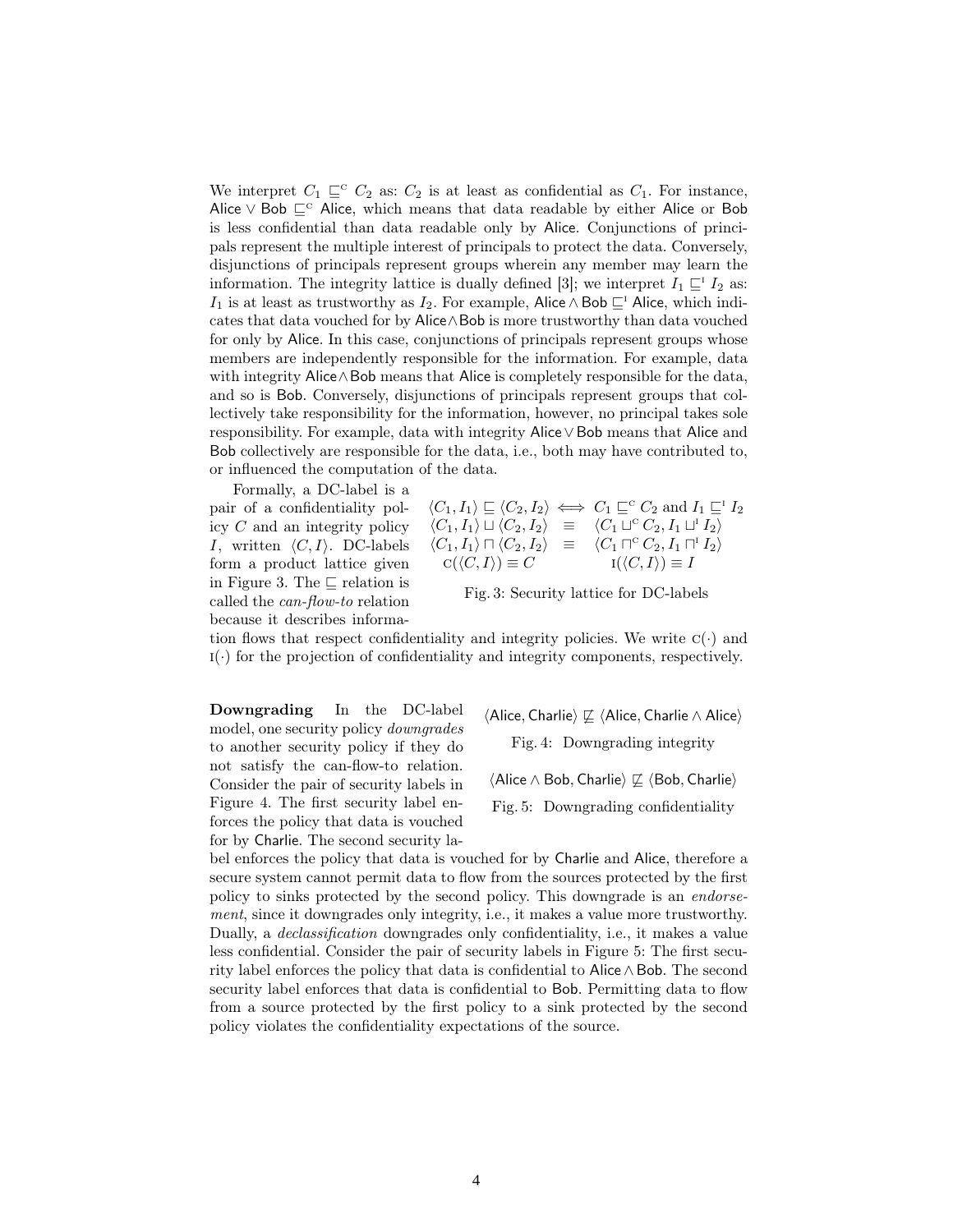<span id="page-4-1"></span> $\langle C_1, I_1 \rangle \sqsubseteq_p \langle C_2, I_2 \rangle \iff C_1 \sqsubseteq_p^c C_2 \text{ and } I_1 \sqsubseteq_p^I I_2$ where  $C_1 \sqsubseteq^{\mathcal{C}}_p C_2 \iff C_1 \sqsubseteq^{\mathcal{C}} C_2 \sqcup^{\mathcal{C}} p$  $I_1 \sqsubseteq^{\mathsf{I}}_p I_2 \iff I_1 \sqcap^{\mathsf{I}} p \sqsubseteq^{\mathsf{I}} I_2$ Fig. 6: Relation can-flow-to-with-privilege-*p*

Privileges Practical systems must permit some downgrading. The DC-label model controls downgrading with *privileges*, where every principal has an associated privilege, and a principal's privilege enables downgrading. More precisely, given principal *p*, the *can-flow-to-with-privilege-p* relationship, written  $\sqsubseteq_p$ , describes the information flows permitted with *p*'s privilege—see Figure [6.](#page-4-1) Observe that both downgrading examples from the previous section are now permitted by the can-flow-to-with-privilege relationship for the principal Alice, i.e.,  $\langle$  Alice, Charlie $\rangle \sqsubseteq_{Alice} \langle$  Alice, Charlie  $\land$  Alice $\rangle$  and  $\langle$  Alice  $\land$  Bob, Charlie $\rangle \sqsubseteq_{Alice}$  $\langle$ Bob, Charlie $\rangle$ .

Floating label systems DC-labels are usually part of *floating label systems* like LIO [\[22\]](#page-15-8), Hails [\[9\]](#page-15-0), and COWL [\[23\]](#page-15-3). Such systems associate a *current label*, *Lpc*, with every computational task—this label plays a role similar to the *program counter* (PC) in more traditional language-based IFC approaches [\[19\]](#page-15-2). The current label denotes the fact that a computation depends only on data with labels bounded above by  $L_{pc}$ . When a task with current label  $L_{pc}$  observes information with label  $L_A$ , the current label after observation,  $L'_{pc}$ , must "float" above both the previous current label and the observed information's label, i.e.,  $L'_{pc} = L_{pc} \sqcup L_A$ . Importantly, and to respect the security lattice, the current label restricts the subsequent writes to communication channels. Specifically, a task with current label  $L_{pc}$  is prevented from writing to channels protected by policy  $L_A$  if  $L_{pc} \not\sqsubseteq L_A$ .

Floating-label systems typically use some run-time representation of principals' privilege, and downgrading operations require the run-time representation of a principal *p*'s privilege to be presented in order to use the can-flow-to-withprivilege-*p* relation,  $\mathcal{L}_p$ . Thus, the run-time representation of a principal's privilege acts like a capability to downgrade that principal's information. We write  $p^{\mathscr{L}}$  for the run-time representation of the privilege of principal p, and refer to this value as a *raw privilege* (to contrast it with the restricted privileges that we introduce in this paper).

#### <span id="page-4-0"></span>3 Security Definitions

If a system contains  $p^{\mathfrak{B}}$ , then downgrading of data with policies involving p depends entirely on how  $p^{\mathscr{B}}$  is used in the system. Reasoning about what downgrading occurs may require reasoning about global properties of the system. Indeed, we found a vulnerability in a Hails example application [\[9\]](#page-15-0) of a webbased rock-paper-scissors game where use of a raw privilege was localized to one component, but arbitrary data could be passed to this component to be downgraded. This motivates our work to restrict privileges, and enable local reasoning about downgrading that may occur in a system.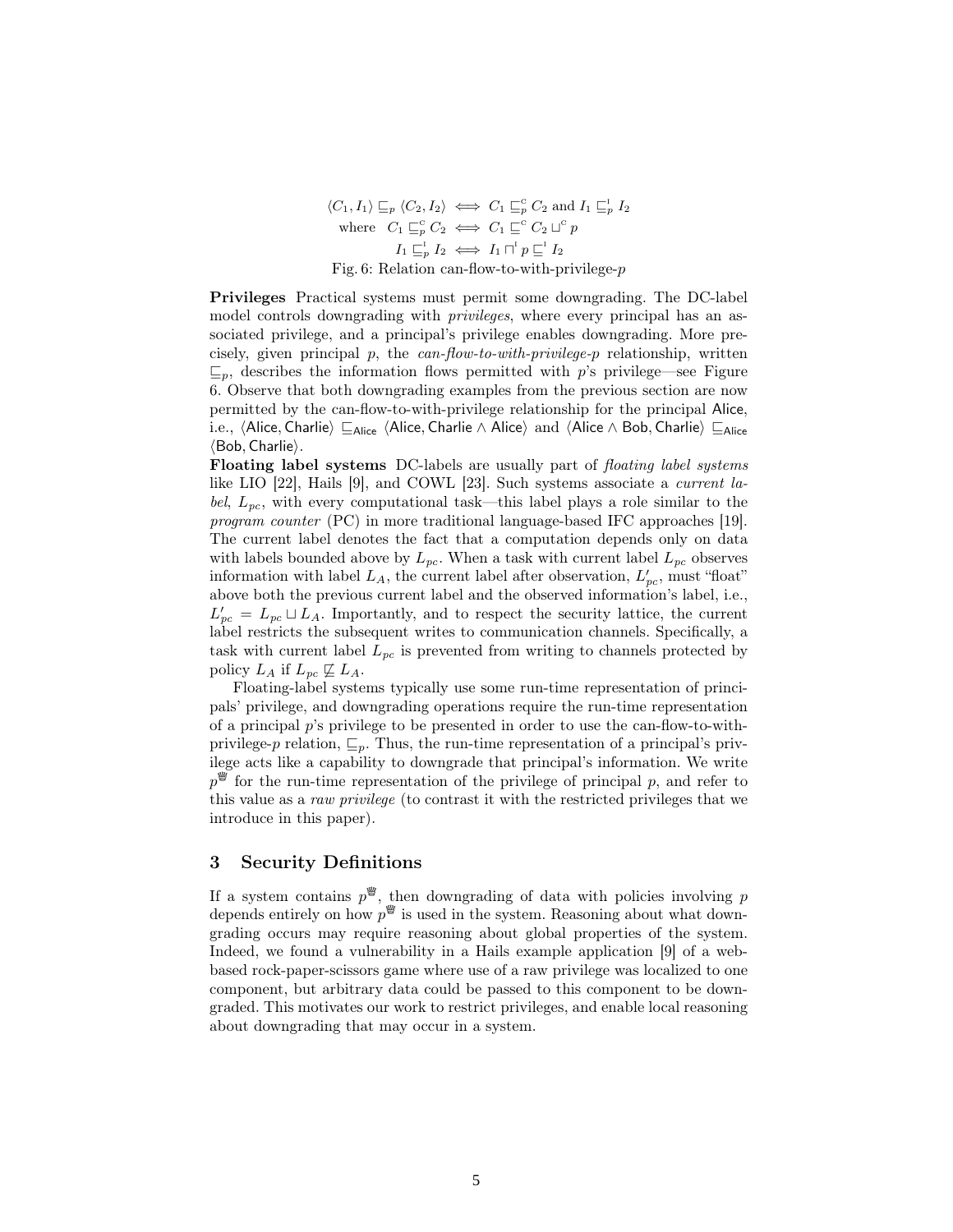A *restricted privilege* is a raw privilege "wrapped" with limitations on its use. These limitations enable sound reasoning about the downgrading that may be performed using the restricted privilege, even if arbitrary code uses the restricted privilege. Thus, local reasoning that ensures  $p^{\mathscr{L}}$  is always appropriately restricted provides global guarantees about the downgrading that can occur with respect to policies involving *p*.

We present two kinds of restricted privileges, *bounded privileges* and *robust privileges*, which provide simple declarative limitations on the use of raw privileges.

Bounded Privileges A bounded privilege wraps a raw privilege with *downgrading bounds* and a downgrading mode. A downgrading bound is a pair of security lattice labels *Lhigh* and *Llow* that provide upper and lower bounds on downgrading, and the mode indicates whether the bounded privilege can be used to both declassify and endorse, only to declassify, or only to endorse.

Definition 1 (Downgrading bounds). *An operation that downgrades from security policy Lfrom to security policy Lto in a computational context with current label Lpc* satisfies downgrading bounds *Lhigh and Llow if and only if*  $(L_{from} \sqcup L_{pc}) \sqsubseteq L_{high}$  and  $L_{low} \sqsubseteq (L_{to} \sqcup L_{pc})$ 

<span id="page-5-1"></span>Definition 2 (Bounded privileges). *A* bounded privilege with bounds *Lhigh* and  $L_{low}$  and mode *m* on privilege  $p^{\mathscr{B}}$ , written  $^m[p^{\mathscr{B}}]_{L_{low}}^{L_{high}}$ , can be used only for *downgrading operations with privilege*  $p^{\mathscr{B}}$  *that satisfy downgrading bounds*  $L_{high}$ *and Llow . Mode m is one of* de*,* d*, or* e*. Declassification operations are permitted only if the mode is* de *or* d*; endorsement operations are permitted only if the mode is* de *or* e*.*

Figure [7](#page-5-0) shows a visualization of bounded downgrading. The security lattice on the left is overlaid with a visualization of where bounded downgrading can occur (shaded) with respect to bounds *Lhigh* and *Llow* . The security lattice on the right shows an example of what labeled values can

<span id="page-5-0"></span>

Fig. 7: Bounded Downgrading

be declassified (shaded) with a bounded declassification privilege with bounds  $L_{high} = \langle A \wedge B, A \vee B \rangle$  and  $L_{low} = \langle A \vee B, A \wedge B \rangle$ .

In essence, the confidentiality lattice has collapsed  $C(L_{high})$  and  $C(L_{low})$  and all points in between: information that has confidentiality up to  $C(L_{hidh})$  may be declassified to confidentiality  $C(L_{low})$ —all other points in the confidentiality lattice are not affected. Guarantees for endorsement with respect to bounded privileges are similar, but for integrity instead of confidentiality.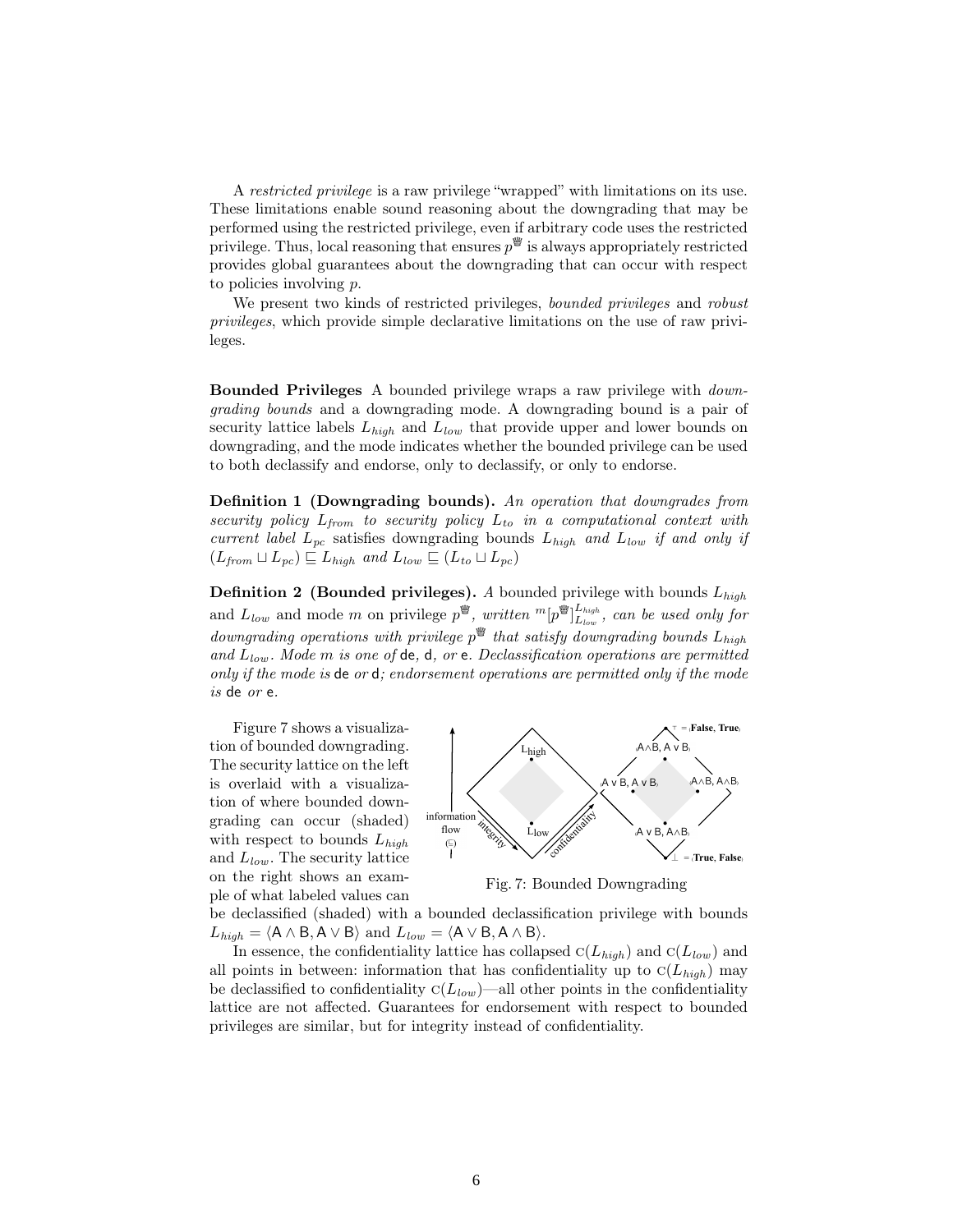*Example 1 (Policy: Only Bob controls Alice's privilege).* Principal Alice allows Bob to declassify her data provided that Bob vouches for the data and the decision to declassify. In other words, information labeled with Alice can be declassified only after endorsement by Bob. This property can be captured by a bounded privilege with mode **d** and bounds:  $L_{high} = \langle \top^c, \text{Bob} \rangle, L_{low} = \langle \bot^c, \text{Bob} \rangle.$ If the privilege is used to declassify information that is not endorsed by Bob or in a context where the current label is not endorsed by Bob, then the declassification fails. In general, data must be vouched for by Bob (e.g., by using  $\text{Bob}^{\mathscr{B}}$  or another restricted privilege) before the bounded privilege for Alice can be used. For example, if a computational task has a current label  $L_{pc} = \langle$ Alice, Bob  $\vee$ Charlie), the current label must be endorsed by Bob first. By endorsing the current label, Bob effectively vouches for any influence Charlie may have had on the computational task.

*Example 2 (Policy: "A close source said...").* The bounded privilege  $\mathbb{E}[\text{Alice}^{\mathbb{E}}]_{\{\perp^c,\top^i\}}^{\{\top^c,\top^i\}}$ requires that the integrity of data being declassified is  $\top$ <sup>1</sup>, i.e., data that no principal takes responsibility for. Alice may wish to impose this restriction on declassification involving data confidential to her to ensure that she has plausible deniability regarding the source of the data released. That is, the bounded privilege can not be used to declassify data for which Alice is explicitly responsible.

Robust Privileges *Robustness* [\[16,](#page-15-5) [25\]](#page-15-6) is a semantic security condition that limits downgrading based on which principals might benefit from the downgrading, and which principals have influenced the data to downgrade and the decision to downgrade.

Consider a declassification of information from a source protected by label  $L_{from}$  to a sink protected by label  $L_{to}$ . A formula *A* (representing a principal or party of principals) will benefit from the declassification if *A* cannot read from the source, but can read the sink, i.e.,  $C(L_{from}) \not\sqsubseteq^c A$  and  $C(L_{to}) \sqsubseteq^c A$ . A robust declassification does not permit any principal that benefits from it to influence either the decision to declassify or the data to declassify. *A* influences the decision to declassify if  $A \sqsubseteq \mathcal{I}(L_{pc})$ , and *A* influences the data to declassify if  $A \sqsubseteq^{\mathfrak{I}}$   $(I_{from})$ .

<span id="page-6-0"></span>Definition 3 (Robust declassification). *A* robust declassification *using privilege*  $p^{\mathscr{B}}$  *from a source protected by*  $L_{from}$  *to a sink protected by*  $L_{to}$ *, in a com*putational context with current label  $L_{pc}$  is a declassification (i.e.,  $C(L_{from}) \sqsubseteq_{p}^{C} C(L_{to})$ ) where  $\forall A \in CNF$ .  $C(L_{to}) \sqsubseteq^{C} A \wedge C(L_{from}) \not\sqsubseteq^{C} A \Rightarrow A \not\sqsubseteq^{1} I(L_{pc}) \wedge A \not\sqsubseteq^{1}$  $I(L_{from})$ .

<span id="page-6-1"></span>For endorsement, a principal benifits if it may be held responsible for information from the source but is not held responsible for information from the sink. In other words, *A* benefits from an endorsement if *A* gets absolved of responsibility for a value, i.e.,  $A \sqsubseteq^{\mathfrak{r}} I(L_{from}) \wedge A \not\sqsubseteq^{\mathfrak{r}} I(L_{to})$ . Robust endorsement does not permit principals that benefit from it to influence the decision to endorse.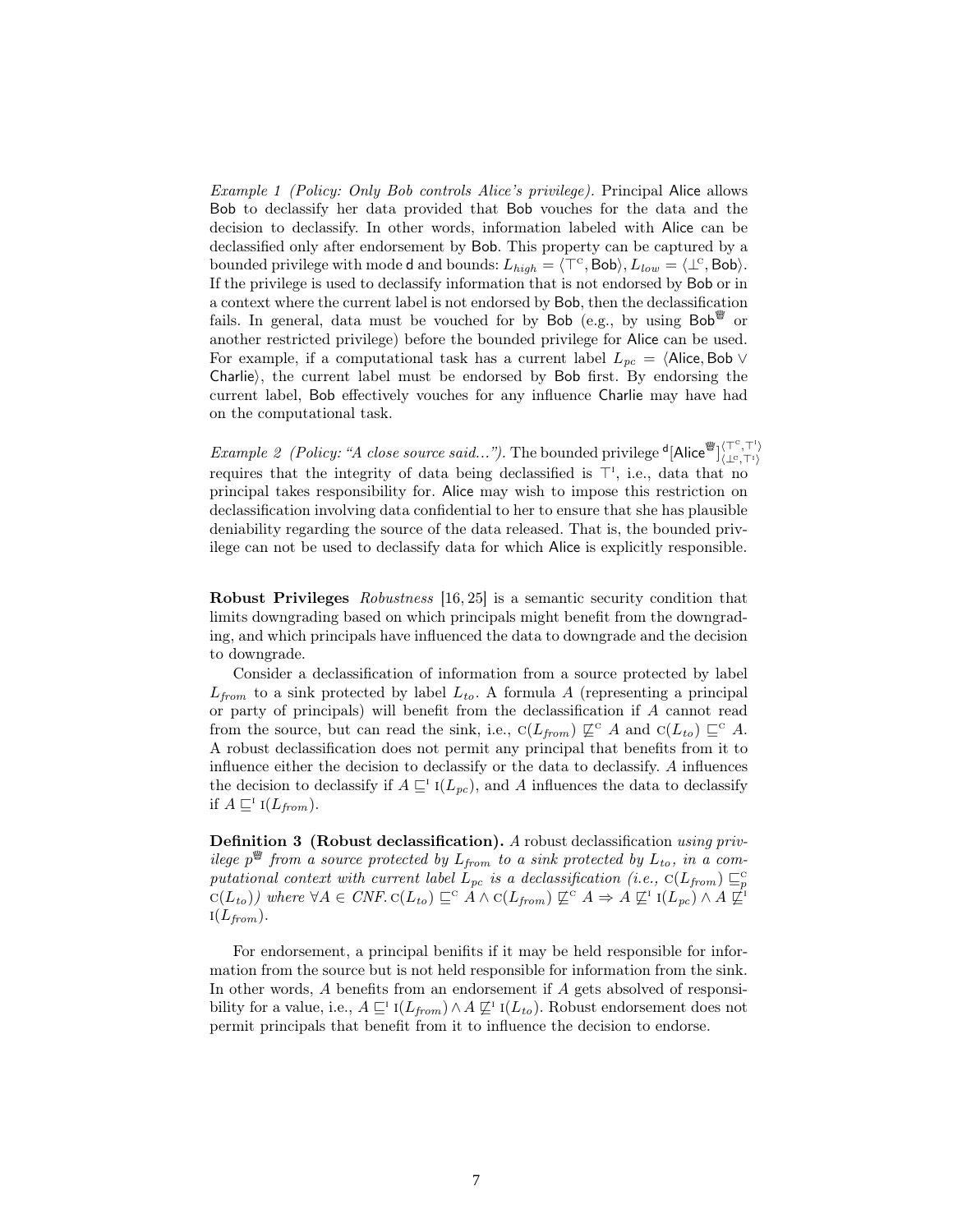Definition 4 (Robust endorsement). *A* robust endorsement *using privilege*  $p^{\mathscr{B}}$  *from a source protected by*  $L_{from}$  *to a sink protected by*  $L_{to}$ *, in a computational context with current label*  $L_{pc}$  *is an endorsement (i.e.,*  $I(L_{from}) \sqsubseteq_{p}^{I} I(L_{to})$ ) where  $\forall A \in CNF.A \sqsubseteq^{\text{I}} I(L_{from}) \land A \not\sqsubseteq^{\text{I}} I(L_{to}) \Rightarrow A \not\sqsubseteq^{\text{I}} I(L_{pc}).$ 

A *robust privilege* is a privilege that can only be used for robust downgrading operations.

<span id="page-7-2"></span>Definition 5 (Robust privilege). *A* robust privilege with mode *m* on privilege  $p^{\mathscr{B}}$ , written *rbst*<sup>*m*</sup>{ $p^{\mathscr{B}}$ }, restricts downgrading operations where it is used *to those that are robust for p*Q*. Mode m is one of* de*,* d*, or* e*. Declassification operations are permitted only if the mode is* de *or* d*; endorsement operations are permitted only if the mode is* de *or* e*.*

The definitions of robust declassification and endorsements both quantify over all formulas *A* in the (possibly infinite) set CNF. In Section [4,](#page-7-0) we consider how to implement efficient checks that do not use universal quantification.

Figure [8](#page-7-1) shows a visualization of where robust declassification is allowed for a given robust privilege. The security lattice on the left is overlaid with a visualization of where a value with label *Lfrom* can be declassified to (shaded line) using a robust declassification privilege. (Note that the current label

<span id="page-7-1"></span>

Fig. 8: Robust Declassification

 $L_{pc}$  is not included in the diagram for brevity.) *I* represents the boolean formula for the integrity of the labeled value. *Llow* is one of the lowest points where *Lfrom* can be declassified to while still being a robust declassification, i.e.,  $L_{low} \sqsubseteq L_{to}$ . That is, the integrity of the label of the value for declassification (together with the integrity of the current label of the process) is used as a lower bound for declassification. Intuitively, those who influence a declassification should not learn from it. In the right hand side of Figure [8,](#page-7-1) the shaded line indicates to where a robust privilege may declassify the labeled value  $\langle A \wedge B, A \rangle$ . The declassification is robust if A is not able to learn from the declassification. As a result, the value could not be declassified to  $\langle A \vee B, A \rangle$  as A would learn from a declassification that it influenced. In contrast, it is robust to declassify it to  $\langle B, A \rangle$ .

#### <span id="page-7-0"></span>4 Enforcement for robust privileges

In this section we describe enforcement mechanisms for restricted privileges that satisfy their semantic characterizations described in Section [3.](#page-4-0) We have implemented these mechanisms in LIO and use them in our case study (see Section [6\)](#page-11-0).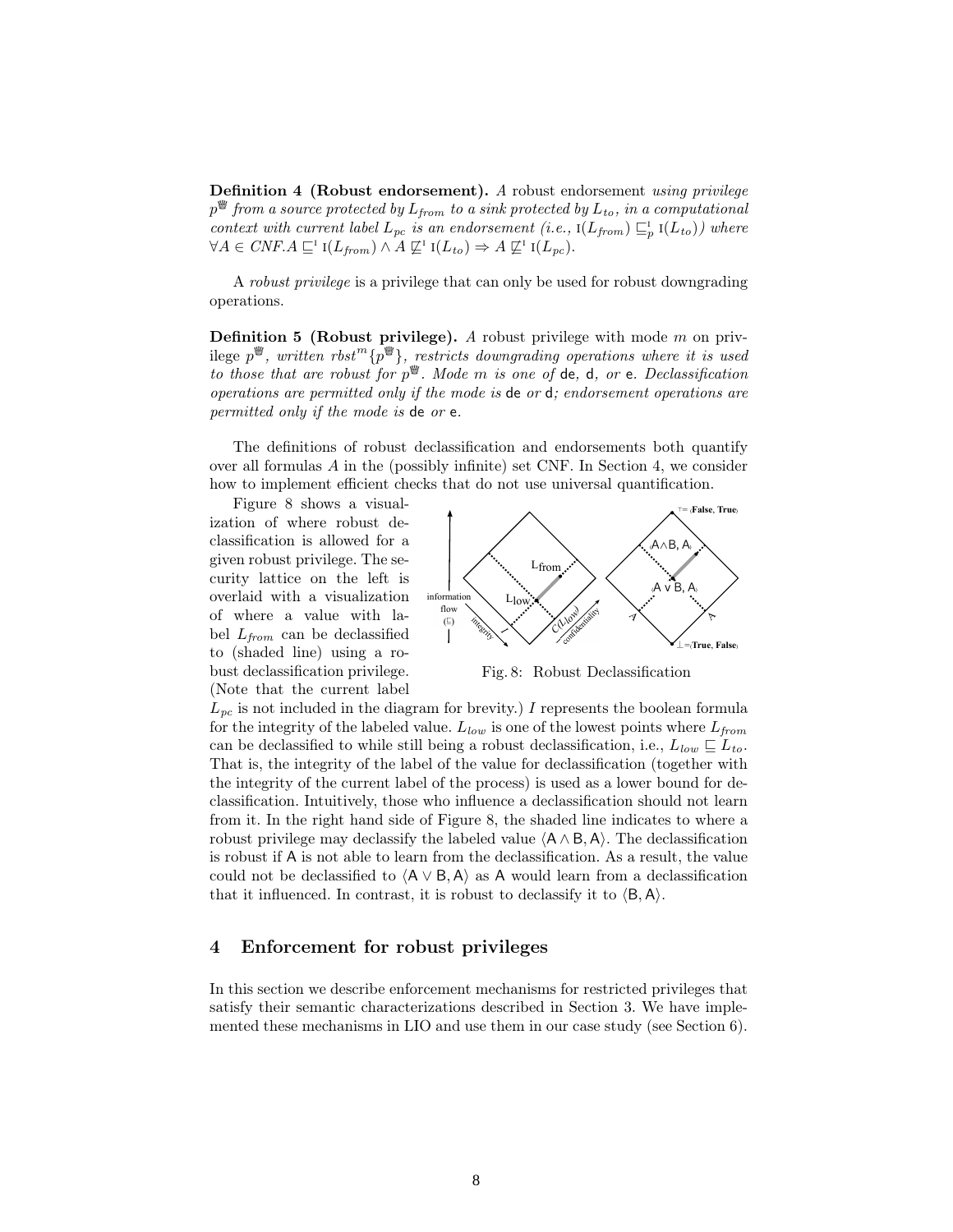When a bounded privilege (Definition [2\)](#page-5-1) is used at run time, it is simple to check that the downgrading operation satisfies the appropriate bounds, since the labels relevant to the downgrading (*Lfrom*, *Lto*, and *Lpc*) are all available at run time, and the label ordering relation can be easily checked dynamically.

Robust privileges (Definition [5\)](#page-7-2) impose restrictions on downgrading operations which quantify over formulas *A*. However, attempting to explicitly check each possible formula *A* at run time is not feasible. We can however, derive simple and efficient run-time checks that are sound and complete with respect to their semantic characterizations. These checks are inspired by Chong and Meyers [\[6\]](#page-14-2), who provide run-time checks for robustness that are sound but not complete.

The following theorem shows that the semantic characterization of robust declassification (Definition [3\)](#page-6-0) is equivalent to two confidentiality-policy comparisons involving only *Lfrom*, *Lto*, and *Lpc*.

<span id="page-8-0"></span>Theorem 1 (Robust declassification check). *A declassification using privilege*  $p^{\mathscr{B}}$  *from a source protected by*  $L_{from}$  *to a sink protected by*  $L_{to}$  *in a computational context with current label*  $L_{pc}$  *is robust if and only if*  $C(L_{from}) \sqsubseteq_{p}^{c} C(L_{to})$ *,*  $c(L_{from}) \sqsubseteq^c c(L_{to}) \sqcup^c I(L_{pc}), \text{ and } c(L_{from}) \sqsubseteq^c c(L_{to}) \sqcup^c I(L_{from}).$ 

The run-time check ensures that if there is any formula *A* that benefits from the declassification  $(c(L_{from}) \not\sqsubseteq^c A$  and  $c(L_{to}) \sqsubseteq^c A)$  then  $A \not\sqsubseteq^1 I(L_{pc})$  (or, equivalently,  $I(L_{pc}) \not\subseteq C^{\circ} A$ , and similarly that  $A \not\subseteq I(L_{from})$ . Thus, the run-time check converts a comparison of integrity policies to a comparison of integrity policies that does not involve *A*.

The next theorem describes a simple run-time check for robust endorsement.

<span id="page-8-1"></span>Theorem 2 (Robust endorsement check). *An endorsement using privilege*  $p^{\mathscr{L}}$  *from a source protected by*  $L_{from}$  *to a sink protected by*  $L_{to}$  *in a computational context with current label*  $L_{pc}$  *is robust (Definition [4\)](#page-6-1) if and only if*  $I(L_{from}) \sqsubseteq_{p}$  $I(L_{to})$ *, and*  $I(L_{pc}) \sqcap I (L_{from}) \sqsubseteq I (L_{to})$ *.* 

The run-time check that all formulas *A* that may be responsible for either the current label  $(A \sqsubseteq^{\mathfrak{r}} I(L_{pc}))$  or the data itself  $(A \sqsubseteq^{\mathfrak{r}} I(L_{from}))$  should also be responsible for the data after endorsement  $(A \sqsubseteq^{\mathsf{I}} I(L_{to}))$ . Proofs of Theorems [1](#page-8-0) and [2](#page-8-1) are omitted due to space limitations.

Alternative formulation In DC-labels, privileges can be arbitrary formulas, which can be stronger or weaker than privileges for individual principals. For example, a privilege for  $A \wedge B$  can downgrade more information than a privilege for A or B alone, whereas a privilege for  $A \vee B$  can downgrade less information than a privilege for A or B alone. Leveraging this feature, we show how robust downgrading can be seen (and enforced) as normal downgrading operations that use a weakened privilege. That is, the privilege used in a downgrading operation is weakened so as to permit all and only robust downgrading operations.

<span id="page-8-2"></span>The next corollaries follow from Theorems [1](#page-8-0) and [2](#page-8-1) and the definition for the *can-flow-to-with-privilege-p* relation.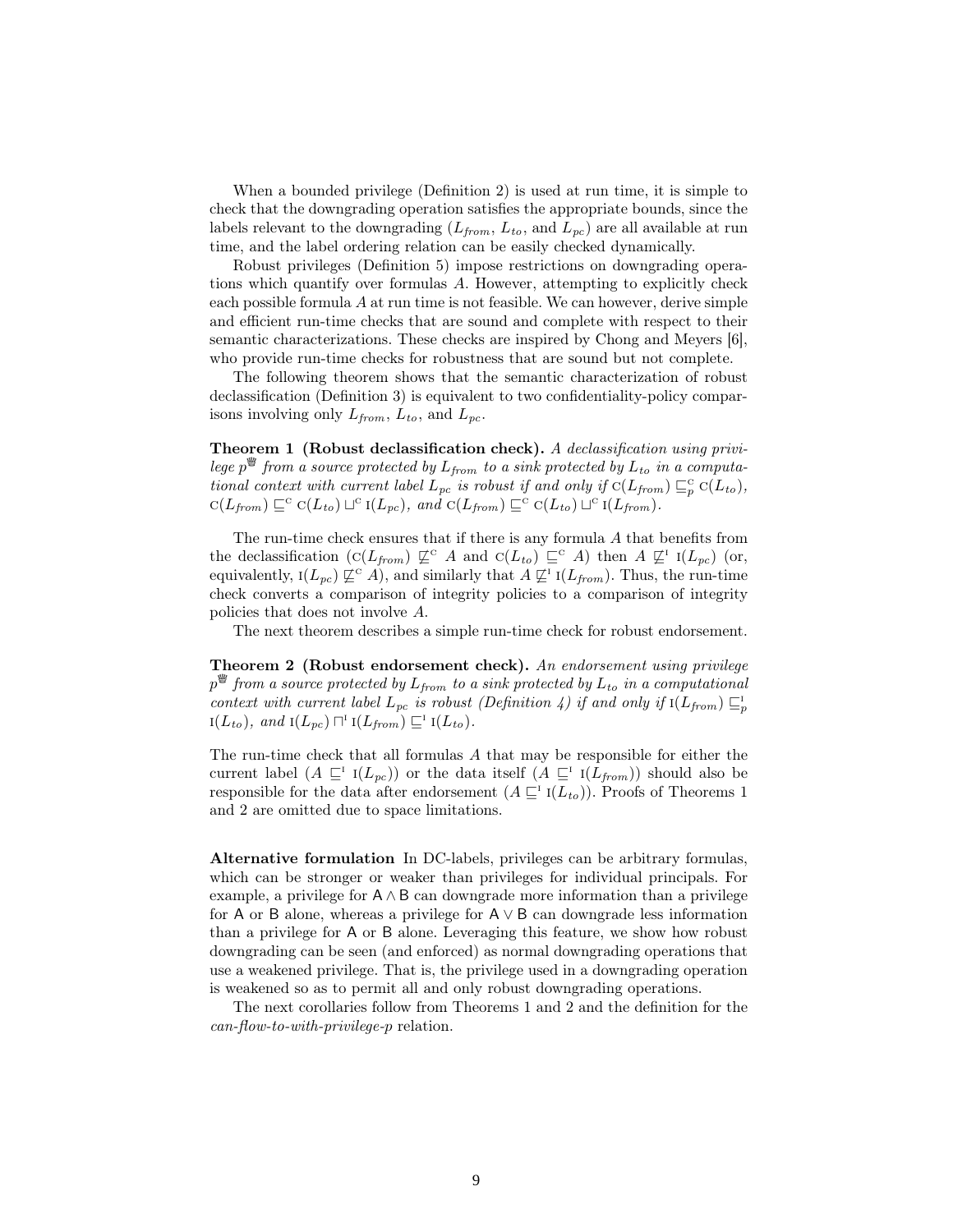**Corollary 1.** *A declassification using raw privilege*  $p^{\mathscr{B}}$  *from a source protected by Lfrom to a sink protected by Lto in a computational context with current label*  $L_{pc}$  *is robust (Definition 3) if and only if*  $C(L_{from}) \sqsubseteq_{p}^C$   $\vee$   $I(L_{from}) \vee I(L_{pc}) C(L_{to})$ *.* 

This indicates that robust declassification can be achieved by simply weakening privilege  $p^{\mathscr{L}}$  with the integrity labels of the current label and the data to be released, i.e.,  $p \vee i(L_{from}) \vee i(L_{nc})$ . Robust endorsement has a similar corollary.

**Corollary 2.** An endorsement using raw privilege  $p^{\mathcal{Q}}$  from a source protected *by Lfrom to a sink protected by Lto in a computational context with current label*  $L_{pc}$  *is robust (Definition 3) if and only if*  $I(L_{from}) \sqsubseteq_{p}^I {}_{\vee} I(L_{pc}) I(L_{to})$ *.* 

The proof of Corollary [1](#page-8-2) is omitted due to space limitations; the proof of Corollary [2](#page-9-1) is similar.

The current implementation of DC-labels [\[21\]](#page-15-7) provides the ability to infer appropriate *Lto* labels of downgrading operations given a privilege *p*. By expressing the runtime checks for robust downgrading operations as a standard downgrading operation with a weakened privilege, we can take advantage of this feature and automatically infer a suitable *Lto* label if one exists. This reduces the burden on the programmer.

# <span id="page-9-0"></span>5 Interaction among restricted privileges

We can extend restricted privileges to allow them to be composed, i.e., by allowing bounded privileges and robust privileges to wrap around other restricted privileges, as well as raw privileges. The guarantee provided by the composition of restricted privileges is the intersection of their individual guarantees. For example, a bounded privilege composed with another bounded privilege will require that downgrading operations satisfy the bounds of both privileges. A bounded privilege composed with a robust privilege (and vice-versa) requires the downgrading both to be robust and satisfy the downgrading bounds. Robust privileges are idempotent: a robust privilege composed with a robust privilege will simply require all downgrade operations to be robust.

Privileges might also interact because a system has multiple privileges available. Unlike composed privileges (which further restrict possible information flows), multiple privileges enable additional information flows. In the remainder of the section, we discuss the guarantees that result from the use of multiple restricted privileges. In the accompanying figures, bounded privileges are depicted as a shaded rectangle corresponding to their

<span id="page-9-2"></span><span id="page-9-1"></span>

Fig. 9: Multiple bounds.

bounds. Robust declassification privileges are depicted as a pair of dashed lines: one line represents the integrity of the source and the other line represents the lower bound to which data may be declassified. Labels are depicted as points along with their names.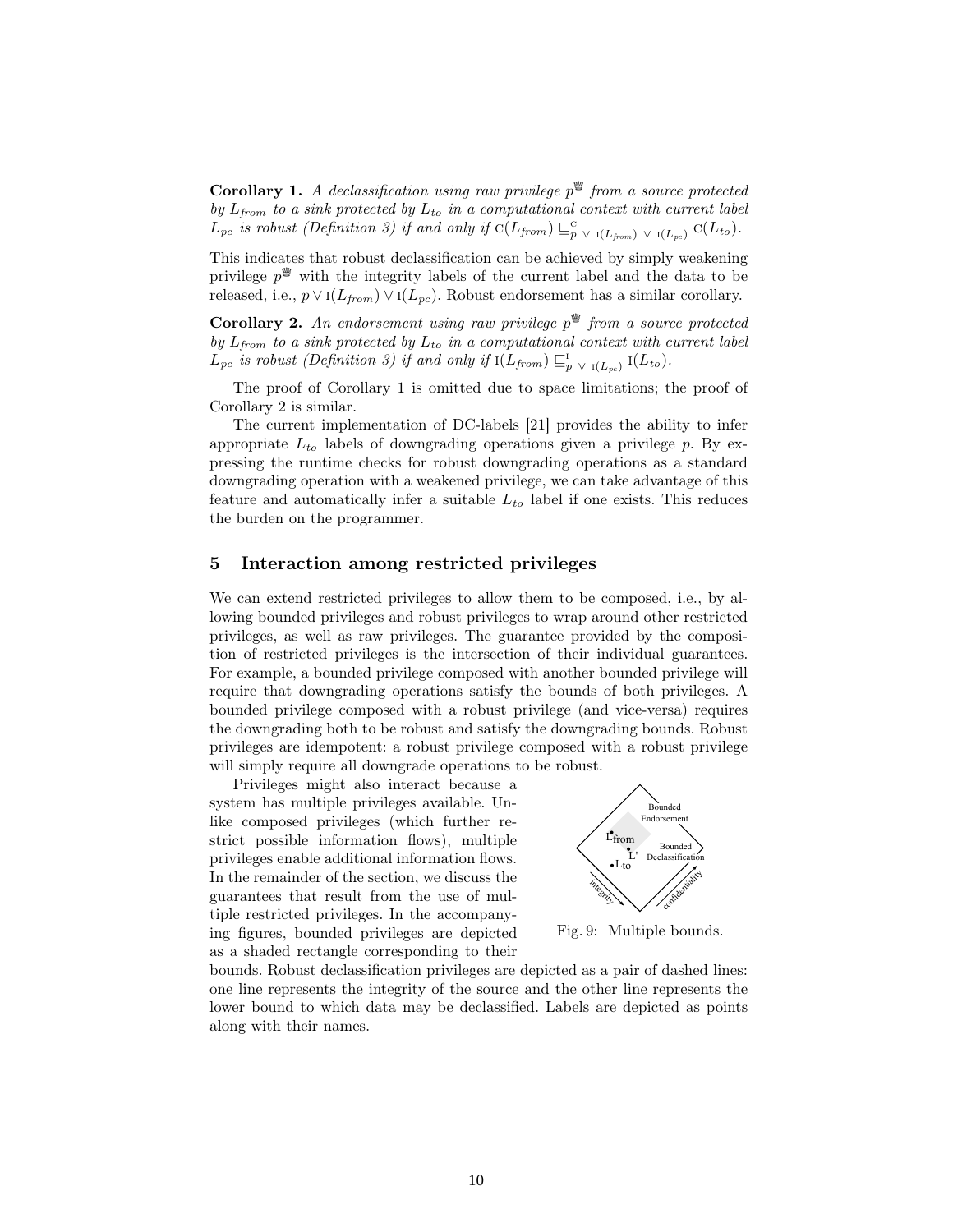*Bounded declassification and bounded endorsement* Figure [9](#page-9-2) depicts two bounded privileges, one for declassification and one for endorsement, as well as a label, *Lfrom* that is outside the bounds of the declassification privilege. Because the bounds of the privileges overlap, data can transitively flow from *Lfrom* to *Lto*. The endorsement privilege enables data from  $L_{from}$  to be endorsed to  $L'$ . The bounded declassification privilege can then declassify data from  $L'$  to  $L_{to}$ .

*Bounded declassification and robust declassification* Figure [10](#page-10-0) depicts two declassification privileges, one robust and one bounded, and a label that is outside the bounds of the bounded declassification privilege. Neither privilege alone permits a flow from *Lfrom* to *Lto*. However, when used together, the robust declassification privilege permits declassification of data from  $L_{from}$  to  $L'$  and the bounded declassification permits a flow from  $L'$  to  $L_{to}$ , completing a flow from *Lfrom* to *Lto*.

<span id="page-10-0"></span>

Fig. 10: Bounded and robust declassification.

*Endorsement and robust declassification* In a system with unrestricted endorsement, robust

declassification provides almost no protection against attackers influencing what they learn. Intuitively, the endorsement of data by *p* can make the data trustworthy enough to make a subsequent declassification robust. Consider a declassification of a value from label  $L_{from} = \langle A \wedge B, A \rangle$  to  $L = \langle A, A \rangle$  using the robust privilege  $rbst^d{B}$ . This declassification is not robust: principal A, who benefits from this declassification, may be held responsible for the value, i.e., A may have decided what gets declassified. However, an unrestricted endorsement privilege  $\mathsf{B}^{\mathscr{B}}$  could be used to endorse the value—effectively endorsing any possible influence by A. In other words,  $\langle A \wedge B, A \rangle$  can be endorsed to  $\langle A \wedge B, B \rangle$ , and a subsequent declassification from  $\langle A \wedge B, B \rangle$  to  $\langle A, B \rangle$  is robust.

Bounded endorsement effectively limits the aforementioned deletrious effects of unrestricted endorsement to the bounded area of the lattice, Figure [11](#page-10-1) depicts this situation. Besides mitigating the effects of unrestricted endorsement, bounded endorsement is useful to relax robust declassification so that it succeeds for principals collaborating in achieving a common goal—see, for example, Section [6.](#page-11-0)

#### <span id="page-10-1"></span>Llow  $L_1$  $L_2$ s  $\hat{\diamond}$  $\heartsuit$ ′c L'' L'

Fig. 11: Bounded endorsement and robust declassification.

#### *Bounded and robust declassification* Figure [10](#page-10-0)

shows the guarantees when a robust declassification-only privilege (i.e.,  $rbst^d\{p^{\mathscr{W}}\}\}\)$  and a bounded declassification-only privilege (i.e.,  $\binom{d}{p^{\mathscr{W}}}\big|_{L_{low}}^{L_{high}}$ ) for the same principal are both available in the system. Intuitively,  $p$ 's information can be declassified from  $L_{from}$  to  $L'$  using the robust privilege. The information can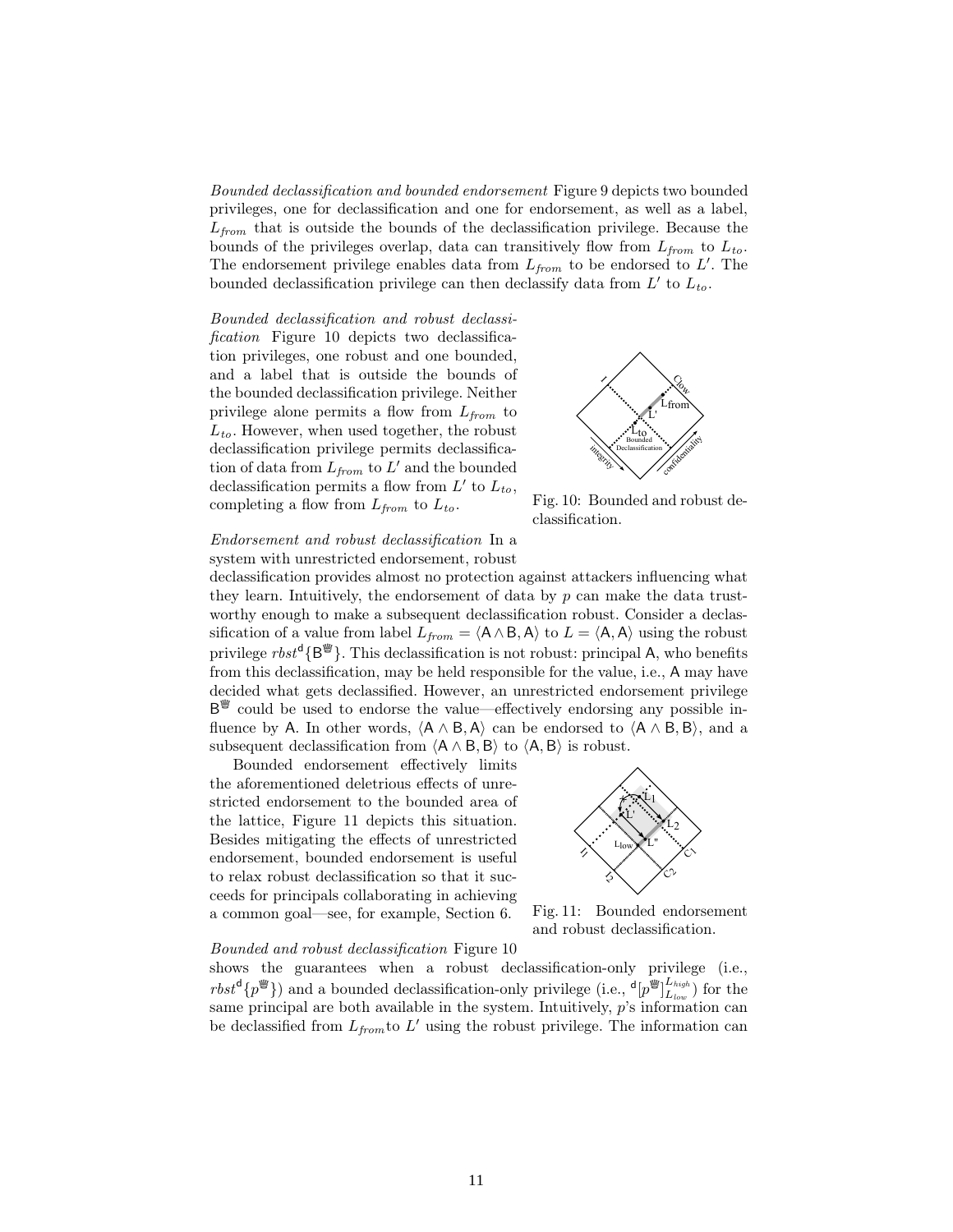then be declassified again to *Lto* using the bounded privilege, even though *Lfrom* is below the threshold imposed by robust declassification (i.e., the lowest possible label that robust declassification could declassify label *Lfrom*). Thus, the presence of a bounded declassification-only privilege can bypass the guarantees provided by robust declassification.

*Several bounded privileges* Multiple robust privileges for the same principal do not add any additional complexity, as all robust privileges are equivalent (up to their modes). Bounded privileges, however, may differ on the bounds they impose. The presence of multiple bounded privileges in a system for principal *p* collapses the label lattice for principal *p* in complex ways. For instance, the left diagram of Figure [9](#page-9-2) illustrates an example where there is a bounded endorsement-only privilege and a bounded declassification-only privilege with different bounds. It may be possible for a value labeled *Lfrom* to be relabeled to  $L_{to}$  via an endorsement to  $L'$  followed by a declassification. Thus, labels between  $L_{from}$  and  $L'$  and between  $L'$  and  $L_{to}$  are effectively collapsed, since the bounded privileges allow a value with any of these labels to be relabeled to any other of these labels. More generally, as more overlapping bounded privileges exist for a given principal, data can be downgraded in more possible ways.

### <span id="page-11-0"></span>6 Case studies

#### 6.1 Calendar Case Study

We have extended LIO [\[22\]](#page-15-8) with support for bounded privileges and robust privileges, and used them to develop a Calendar application to explore and illustrate the utility of restricted privileges. The application allows users to view their appointments, and schedule appointments with each other. DC-label principals are the calendar users. A user's appointments are confidential to that user.

We consider a setting where principals belong to groups and a principal is willing to disclose her availability to all and only members of her groups. For example, if Bob wants to schedule an appointment with Alice at time *t*, the application will check Alice's calendar and inform Bob whether Alice is available at that time. This operation, which declassifies Alice's availability at time *t* to Bob, should succeed only if Alice and Bob are in the same group.

Each user A has a robust declassification privilege  $rbst^d\{A^{\mathscr{B}}\}\$ , and, for each group *G* that A belongs to, a bounded endorsement privilege  $e[A^{\mathscr{B}}]_{\{L^c,\perp\}}^{\langle T^c,G\rangle}$ , where *G* is the disjunction of all users in the group. These are the only privileges available in the system for user A, and thus all endorsements must be bounded appropriately, and all declassifications must be robust.

Joint scheduling between A and B works as follows:

- 1. User B sends a scheduling request for time  $t$  labeled  $\langle B, B \rangle$  to user A.
- 2. User A computes her availability for time *t*. Because the context that computes the availability reads data labeled  $\langle A, A \rangle$  and  $\langle B, A \rangle$ , the label of the availability result is  $\langle A \wedge B, A \vee B \rangle$ .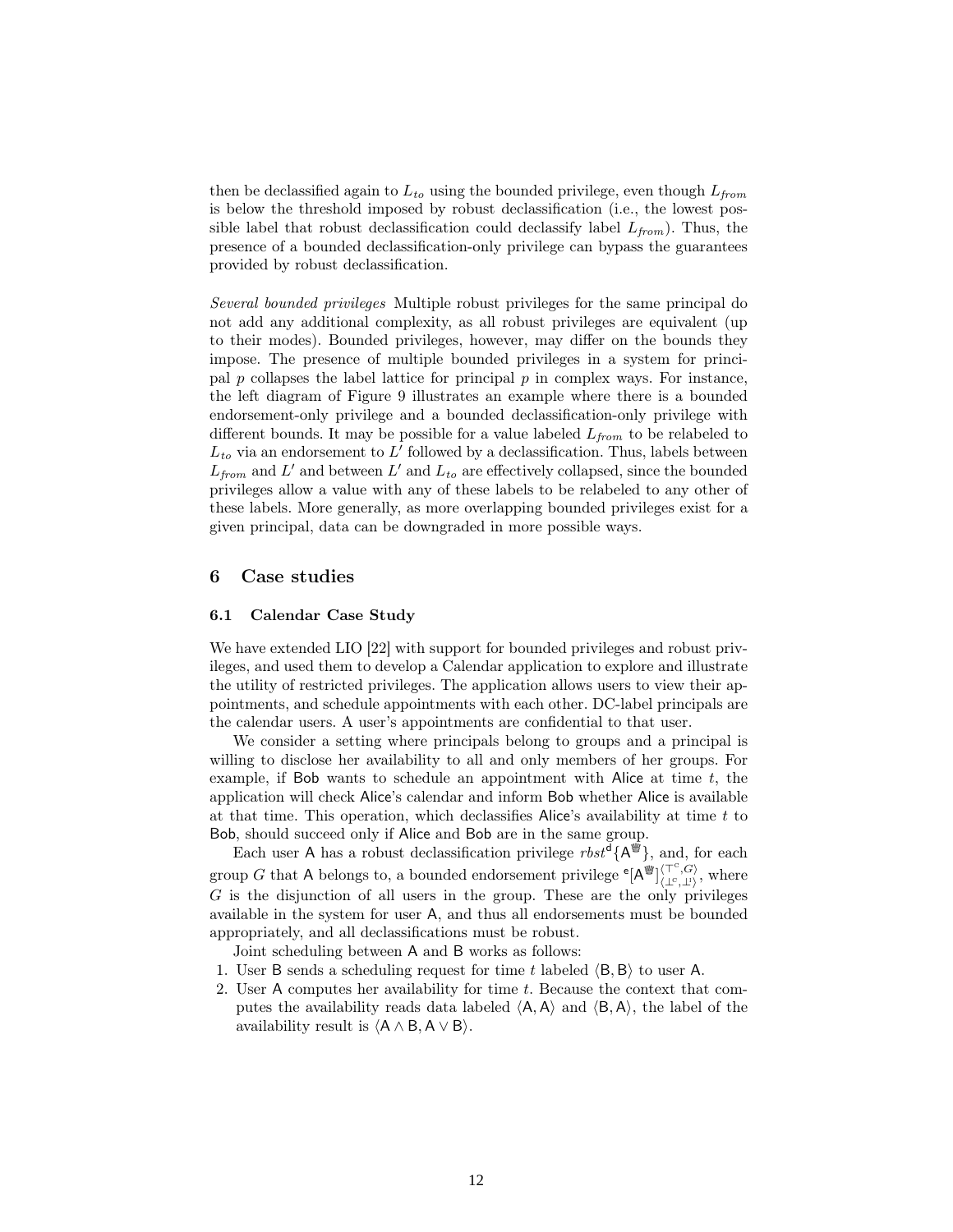- 3. If A and B are both in some group *G*, then A uses her bounded privilege to endorse the availability result to  $\langle A \wedge B, A \rangle$ , since she is prepared to take sole responsibility for the availability result. Since both A and B are in the same group, the endorsement satisfies the bounds (i.e.,  $A \vee B \sqsubseteq^{\mathsf{r}} G$ ). If there is no group for which both A and B are members, then A has no bounded endorsement privilege for which the bounds will be satisfied.
- 4. User A uses her robust privilege to declassify the availability result to  $\langle B, A \rangle$ . The declassification is robust.
- 5. User A sends the declassified value to B.

Because all downgrading in the system relevant to user A must use A's restricted privileges, we obtain strong system-wide guarantees, even if A's restricted privileges manage to escape from the scheduling component, and even if if B sends malicious scheduling requests. Section [5](#page-9-0) (Figure [11\)](#page-10-1) discusses in more detail the system-wide guarantees that hold when both a bounded endorsement privilege and a robust declassification privilege are available.

#### 6.2 Restricted Privileges in Existing Applications

Using our restricted privileges, we found a security vulnerability in an application written using Haskell Automatic Information Labeling System (Hails) [\[9\]](#page-15-0). Hails is a web framework built on LIO that extends the traditional Model-View-Controller paradigm to Model-Policy-View-Controller. The policy module specifies all models and describes the labels for data fetched from the database. When data is stored in the database, Hails checks labels against the policy module to ensure appropriate data integrity. The policy module has access to a privilege that can declassify all models. As a design pattern, policy modules export functions that perform declassification for untrusted applications using the privilege; untrusted applications never have direct access to the privilege.

Rock-Paper-Scissors<sup>[3](#page-12-0)</sup> is a Hails application that contains a security vulnerability due to misuse of the policy privilege, despite being written by security experts who developed Hails.

The policy module includes a function to get the outcome of a match given a particular move by a player. This function can be exploited to reveal the opponent's move before the player has actually committed to a move by submitting it to the database. As a result, a player can always win a match by exploiting this function to determine which move will win, and then committing to that winning move. When we replaced the policy module's raw privilege with a robust privilege, the robust declassification check signalled a potential security vulnerability. To fix the vulnerability, we added code that checks whether a player had committed to a move (i.e., the move is in the database), and, if so, endorses the submitted move. This endorsement allows the robust declassification check to succeed. Endorsing only when the player has committed to his move fixes the security vulnerability.

<span id="page-12-0"></span> $3$  <https://github.com/scslab/hails/tree/master/examples/hails-rock>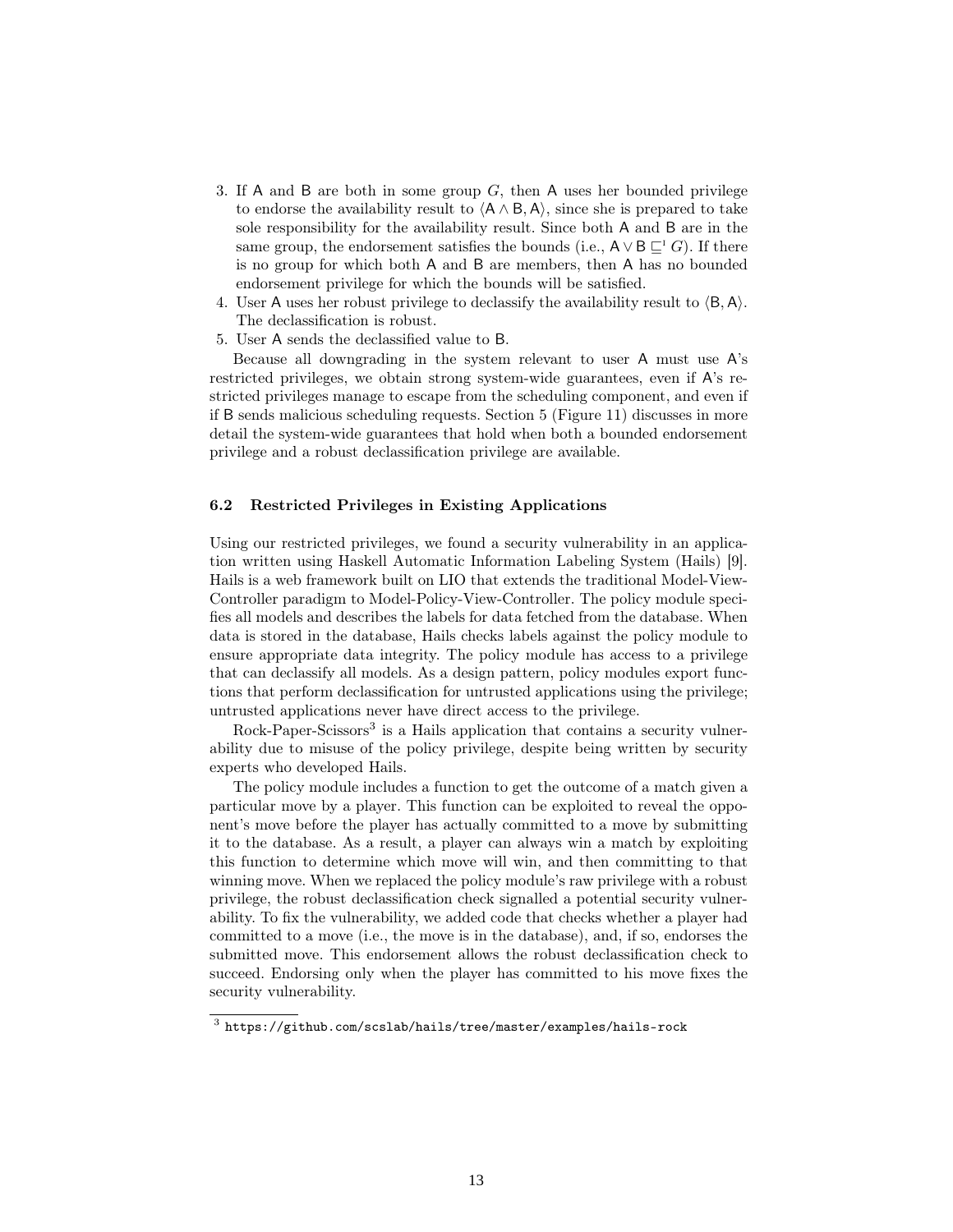# <span id="page-13-0"></span>7 Related Work

Declassification can be characterized into different dimensions: *who*, *what*, *where*, and *when* [\[20\]](#page-15-9). Our work can be considering as restricting *where* in the security lattice downgrading may occur (bounded downgrading) and *who* may influence downgrading (robustness). Almeida Matos and Boudol [\[1\]](#page-14-3) introduce a construct flow  $p \prec q$  in c to indicate *where* additional information flows are allowed within a lexical scope. Intransitive noninterference [\[11,](#page-15-10) [12,](#page-15-11) [18\]](#page-15-12) posits a non-transitive information flow ordering which describes *what* downgrading operations are permitted. Mantel and Sands [\[11\]](#page-15-10) combine intransitive noninterference with language techniques that use declassification annotations to explicitly identify non-transitive information flows. In our bounded declassification mechanism, violating the normal ordering of security levels is tied to a runtime value, and not lexically scoped or marked by annotations.

In Jif [\[13\]](#page-15-13), declassifications may explicitly state where in the security lattice the declassification occurs. By contrast, our bounded mechanisms declare this restriction on the run-time value that authorizes downgrading. Jif uses a form of access control to restrict which code may downgrade information, coined *selective declassification* by Pottier and Conchon [\[17\]](#page-15-14). Specifically, a downgrading operation that may compromise the security of principal *p* may only occur in code that has been (statically or dynamically) authorized by *p*. Similarly, the authority to declassify or endorse information in Asbestos [\[7\]](#page-14-4), HiStar [\[26\]](#page-15-4), Flume [\[10\]](#page-15-1), and COWL [\[23\]](#page-15-3) must come from the creator of the exercised privileges. By contrast, LIO associates the authority to declassify or endorse a principal's information with a run-time value. This capability-like approach to authorizing downgrading enables our local declarative approach to restrict downgrading. Birgisson et al. [\[4\]](#page-14-5) use capabilities to restrict the ability to read and write memory locations, but do not consider the use of capabilities to restrict downgrading.

Zdancewic and Myers [\[25\]](#page-15-6) introduce the semantic security condition of *robust declassification*, and Myers et al. [\[16\]](#page-15-5) enforce robust declassification with a security type system [\[19,](#page-15-2) [24\]](#page-15-15), and introduce *qualified robustness*, which extends the concept to reason about endorsement. Askarov and Myers [\[2\]](#page-14-6) subsequently present a semantic framework for downgrading, and present a crisper version of qualified robustness. Chong and Myers [\[6\]](#page-14-2) extend the notion of robust declassification to the Decentralized Label Model [\[14,](#page-15-16) [15\]](#page-15-17). The run-time checks used in this work to enforce robustness are analogous to the run-time checks Chong and Myers introduce for the DLM. In other work, Chong and Myers [\[5\]](#page-14-7) note that the semantic security condition for robust declassification applies to information flow of confidential information generally, including, for example, information erasure, and is more general than just declassification. If the only privilege for *p* available in the system is a robust privilege with mode mode d then the system will be robust for p. If the privilege for that mode is **de** (i.e., robust declassification operations and robust endorsement operations are possible), then the end-to-end security guarantee is *qualified robustness* [\[2,](#page-14-6) [16\]](#page-15-5). A system satisfies qualified robustness if the only way an attacker can influence what information is released to it is via robust endorsement operations.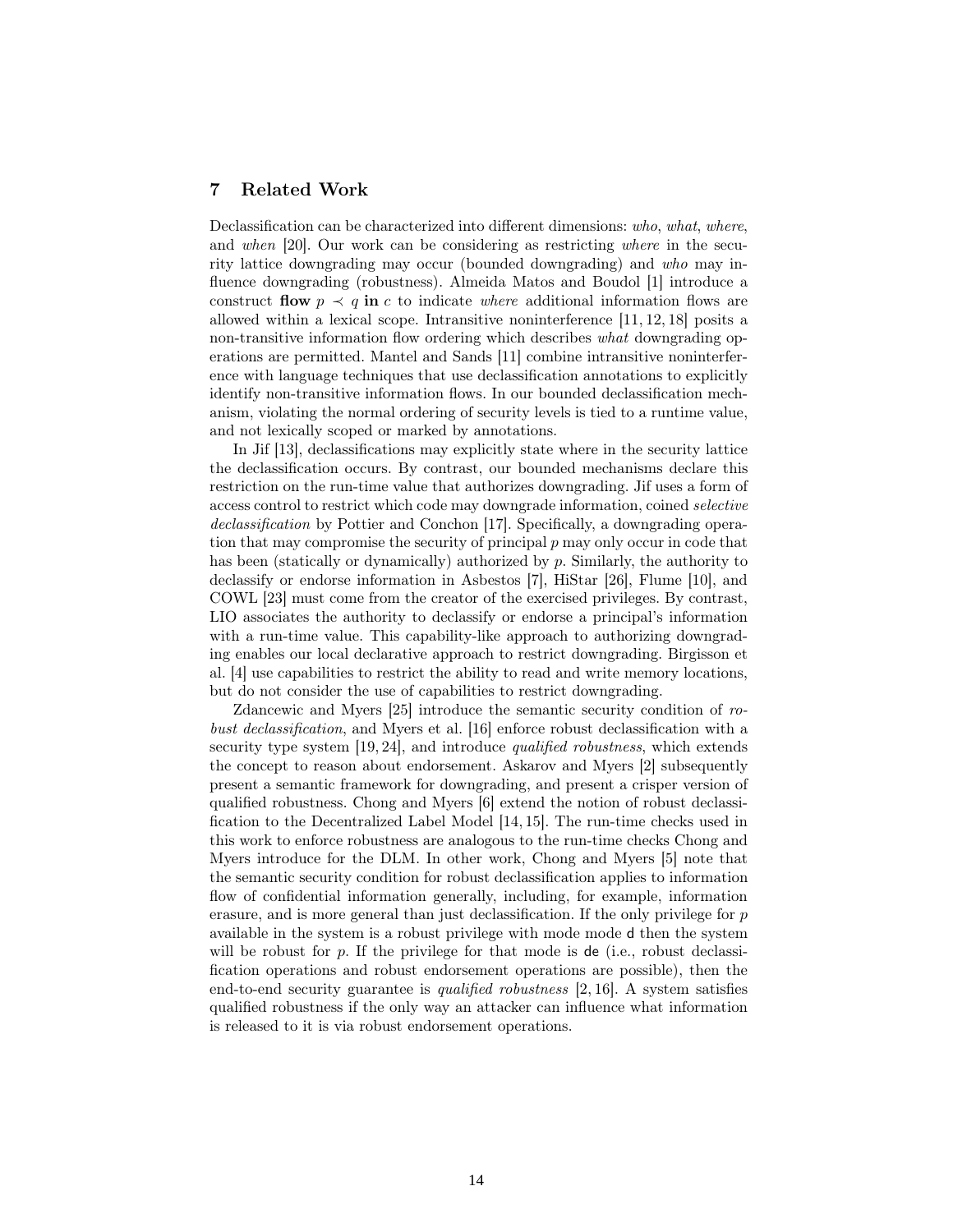Foley et al. incorporate bounds constraints on a system with relabeling operations on objects [\[8\]](#page-15-18). Our model performs relabeling based on the use of capabilitylike tokens rather than with respect to a particular subject. Bound restrictions can be placed per privilege rather than on all relabeling operations, so the guarantees of this work are more dependent on what sorts of privileges are available for use, but do not require changes to the trusted computing base.

The system HiStar [\[26\]](#page-15-4) provides the notion of gates: entities designed to encapsulate privileges so that processes can safely switch their current label by exercising them through the gate. Gates have a clearance component which imposes an upper bound on the label that results from using it. Gates can be leveraged to restrict the use of privileges similar to upper bounds in bounded privileges. Similar to our approach, Flume [\[10\]](#page-15-1) distinguishes privileges used for declassification (symbol  $-)$  and endorsement (symbol  $+)$ .

# <span id="page-14-0"></span>8 Conclusion

Restricted privileges are a new mechanism to control declassification and endorsement in DC-labels that is simple and intuitive yet expresses a rich set of desirable policies. Bounded privileges impose upper and lower bounds on data that is declassified or endorsed. Robust privileges help prevent the accidental or malicious exercise of privileges to downgrade more information than intended, and can provide the end-to-end security guarantees of robustness and qualified robustness. We provide sound and complete efficient security checks for downgrading using restricted privileges. We note that robust downgrading operations can be viewed as privileged downgrading with a weakened privilege. We explore the guarantees provided by combining the use of bounded and robust privileges as well as their composition in a case study. This work establishes a basis for better design of IFC systems that use privileges for downgrading information.

# References

- <span id="page-14-3"></span>1. Almeida Matos, A., Boudol, G.: On declassification and the non-disclosure policy. In: Proc. 18th IEEE Computer Security Foundations Workshop. pp. 226–240 (2005)
- <span id="page-14-6"></span>2. Askarov, A., Myers, A.: A semantic framework for declassification and endorsement. In: Proc. 19th European Symposium on Programming (2010)
- <span id="page-14-1"></span>3. Biba, K.J.: Integrity considerations for secure computer systems. ESD-TR-76-372 (1977)
- <span id="page-14-5"></span>4. Birgisson, A., Russo, A., Sabelfeld, A.: Capabilities for information flow. In: Proc. 6th Workshop on Programming Languages and Analysis for Security (2011)
- <span id="page-14-7"></span>5. Chong, S., Myers, A.C.: Language-based information erasure. In: Proc. 18th IEEE Computer Security Foundations Workshop. pp. 241–254 (Jun 2005)
- <span id="page-14-2"></span>6. Chong, S., Myers, A.C.: Decentralized robustness. In: Proc. 19th IEEE Workshop on Computer Security Foundations. pp. 242–256 (2006)
- <span id="page-14-4"></span>7. Efstathopoulos, P., Krohn, M., VanDeBogart, S., Frey, C., Ziegler, D., Kohler, E., Mazières, D., Kaashoek, F., Morris, R.: Labels and event processes in the Asbestos operating system. In: Proc. 20th ACM Symposium on Operating Systems Principles (2005)